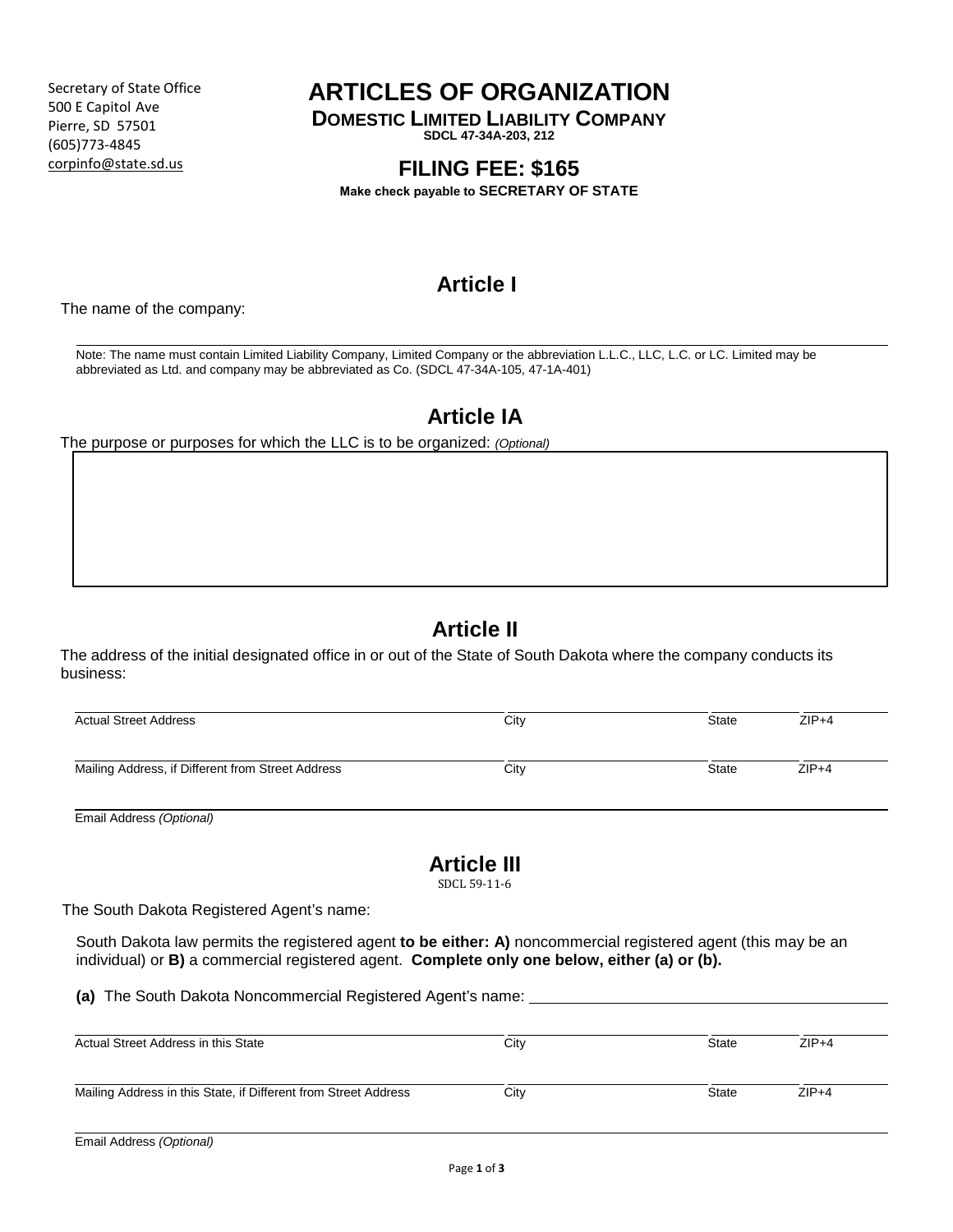**(b)** When listing a Commercial Registered Agent, please state their CRA#. This number can be obtained from the Commercial Registered Agent.

Name CRA#

## **Article IV**

The name and address of each organizer:

| Name | <b>Street Address</b> | City | <b>State</b> | $Zip+4$ |
|------|-----------------------|------|--------------|---------|
| Name | <b>Street Address</b> | City | <b>State</b> | $Zip+4$ |
| Name | <b>Street Address</b> | City | <b>State</b> | $Zip+4$ |
| Name | <b>Street Address</b> | City | State        | $Zip+4$ |

### **Article V**

The duration of the company if other than perpetual is \_

### **Article VI**

Check one:

The company will be member-managed.

The company will be manager-managed.

If the company is to be manager-managed, please state the name and address of each initial manager:

| Manager | <b>Street Address</b> | City | State | $Zip+4$ |
|---------|-----------------------|------|-------|---------|
| Manager | <b>Street Address</b> | City | State | $Zip+4$ |
| Manager | <b>Street Address</b> | City | State | $Zip+4$ |

### **Article VII**

Whether one or more of the members of the company are to be liable for its debts and obligations as set forth under SDCL 47-34A-303(c):